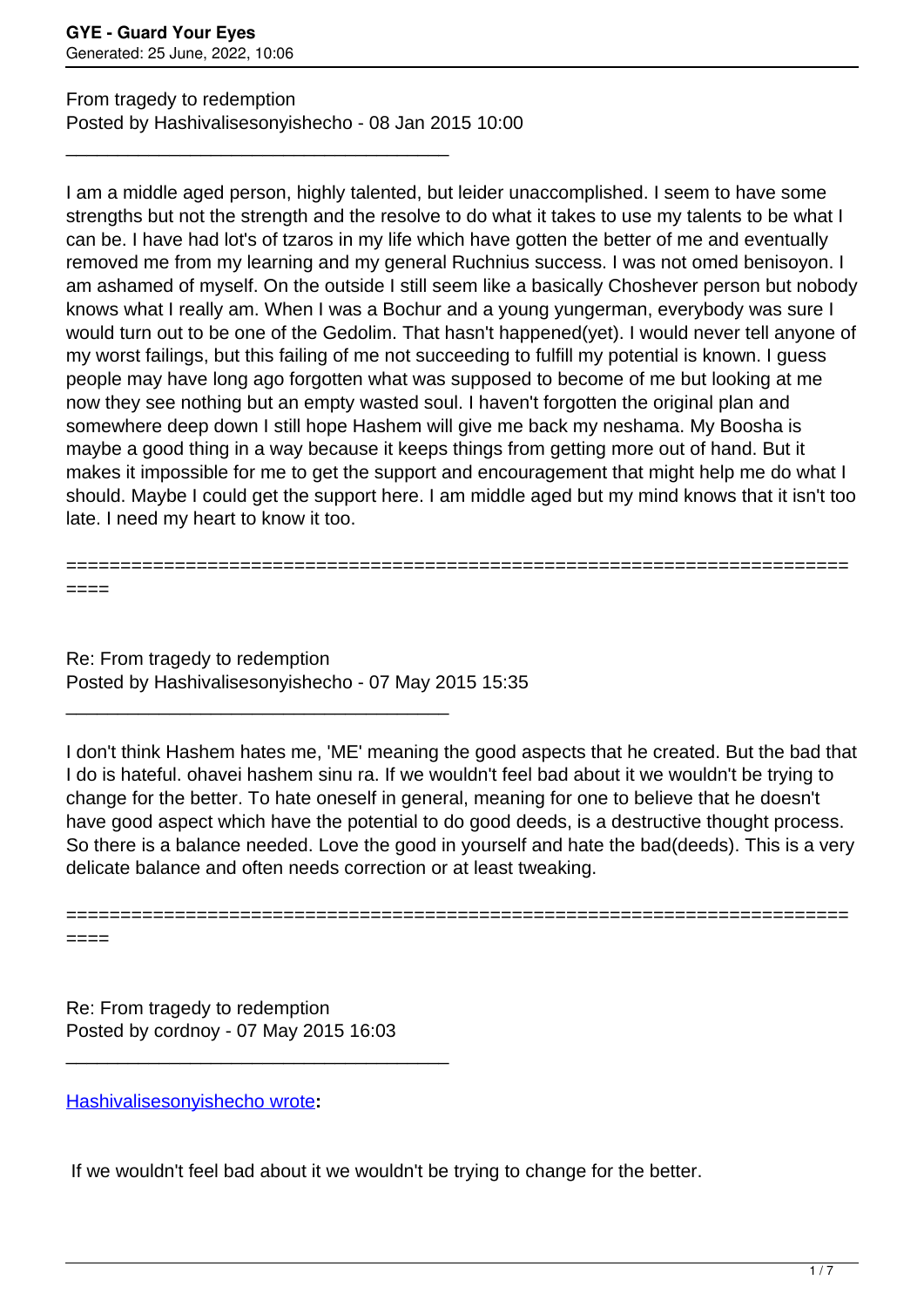what does "feelin' bad about it" mean?

 $----$ 

====

Re: From tragedy to redemption Posted by Hashivalisesonyishecho - 07 May 2015 16:21

It means mourning.

By the way Good 'morning'! Where've you been?

\_\_\_\_\_\_\_\_\_\_\_\_\_\_\_\_\_\_\_\_\_\_\_\_\_\_\_\_\_\_\_\_\_\_\_\_\_

(And you answer might be Where've YOU been?)

======================================================================== ====

========================================================================

Re: From tragedy to redemption Posted by yiraishamaim - 07 May 2015 16:26

\_\_\_\_\_\_\_\_\_\_\_\_\_\_\_\_\_\_\_\_\_\_\_\_\_\_\_\_\_\_\_\_\_\_\_\_\_

I notice Hashiva you like to analyze, chew things over 'till there is no taste left in the meat. I get it I'm cut from the same cloth.

Perhaps there is too much thinking deeply here in just too many directions.

Maybe just maybe get hold of the 12 steps, work them in the way those who have lots of experience direct you to and to H\_\_\_\_ with the philosophizing.

========================================================================

Re: From tragedy to redemption Posted by Hashivalisesonyishecho - 07 May 2015 16:29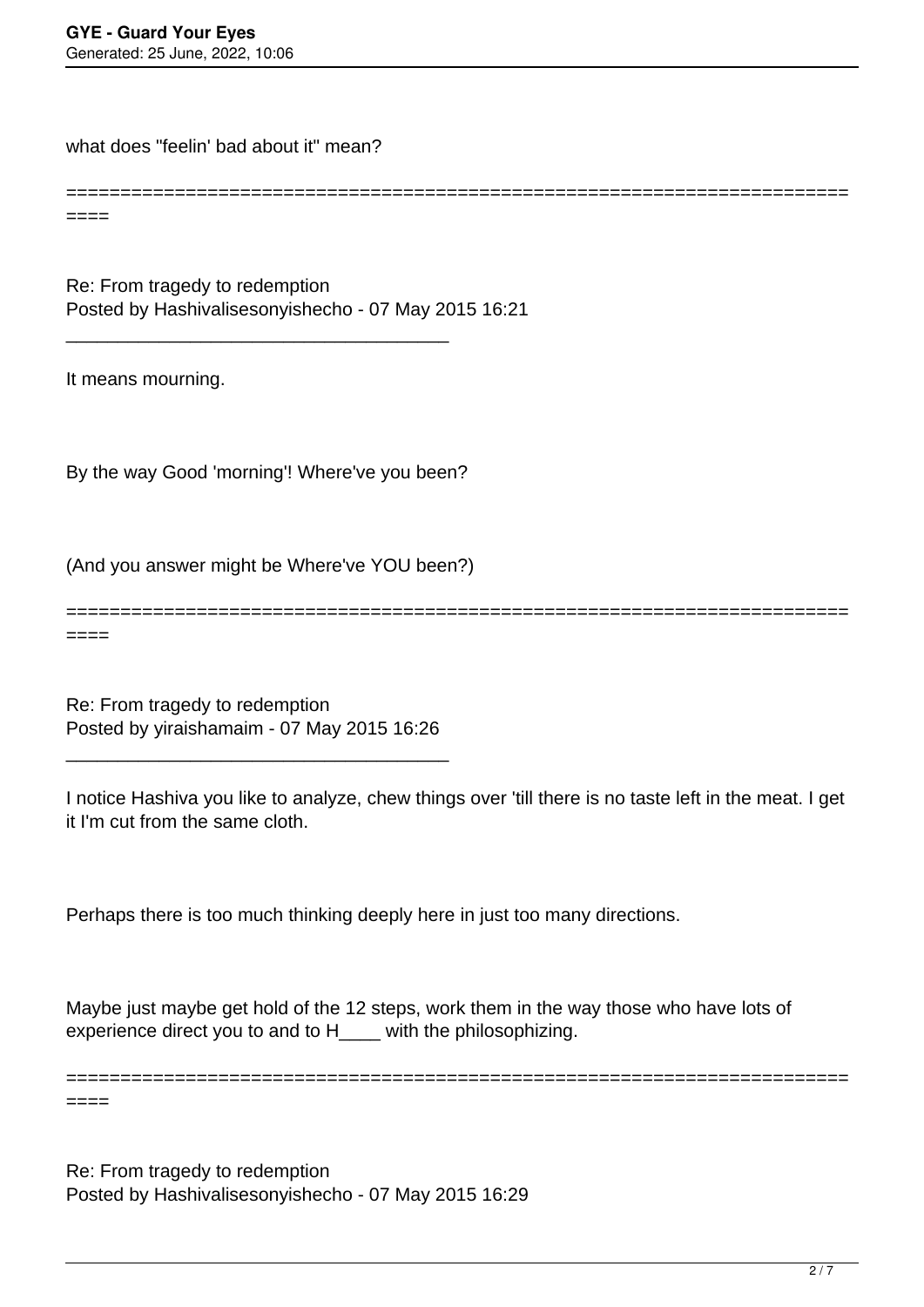I'm not philosophizing. I'm just saying I'm feeling bad and then thinking folks like Cordnoy go and ask me what does "feelin' bad about it" mean? So I have to come up with some convoluted response to satisfy the thinkers.

======================================================================== ====

Re: From tragedy to redemption Posted by cordnoy - 07 May 2015 16:57

\_\_\_\_\_\_\_\_\_\_\_\_\_\_\_\_\_\_\_\_\_\_\_\_\_\_\_\_\_\_\_\_\_\_\_\_\_

\_\_\_\_\_\_\_\_\_\_\_\_\_\_\_\_\_\_\_\_\_\_\_\_\_\_\_\_\_\_\_\_\_\_\_\_\_

I don't know about solutions, so don't take anythin' from me, but I do know that I generally do/did not fell bad about it, but I still wanted/want to change.

You will ask me: why then?

My response: For my life is unmanageable without recovery.

You will ask: Do you "feel bad" about life bein' unmanageable?

I might respond: yes.

So you see, perhaps we both feel bad; you are mournin', and i am not.

I am merely pointin' out the meanin's of the words; this is not at all to say what a person should be thinkin' and what is more productive.

========================================================================

====

Re: From tragedy to redemption Posted by Hashivalisesonyishecho - 07 May 2015 16:59

\_\_\_\_\_\_\_\_\_\_\_\_\_\_\_\_\_\_\_\_\_\_\_\_\_\_\_\_\_\_\_\_\_\_\_\_\_

Cords, I know that you pride yourself in bein' the no thinkin' guy. So I just offered a touch of sarcasm. Even when I'm meserable, I'm still cute. (if you consider that cute)

========================================================================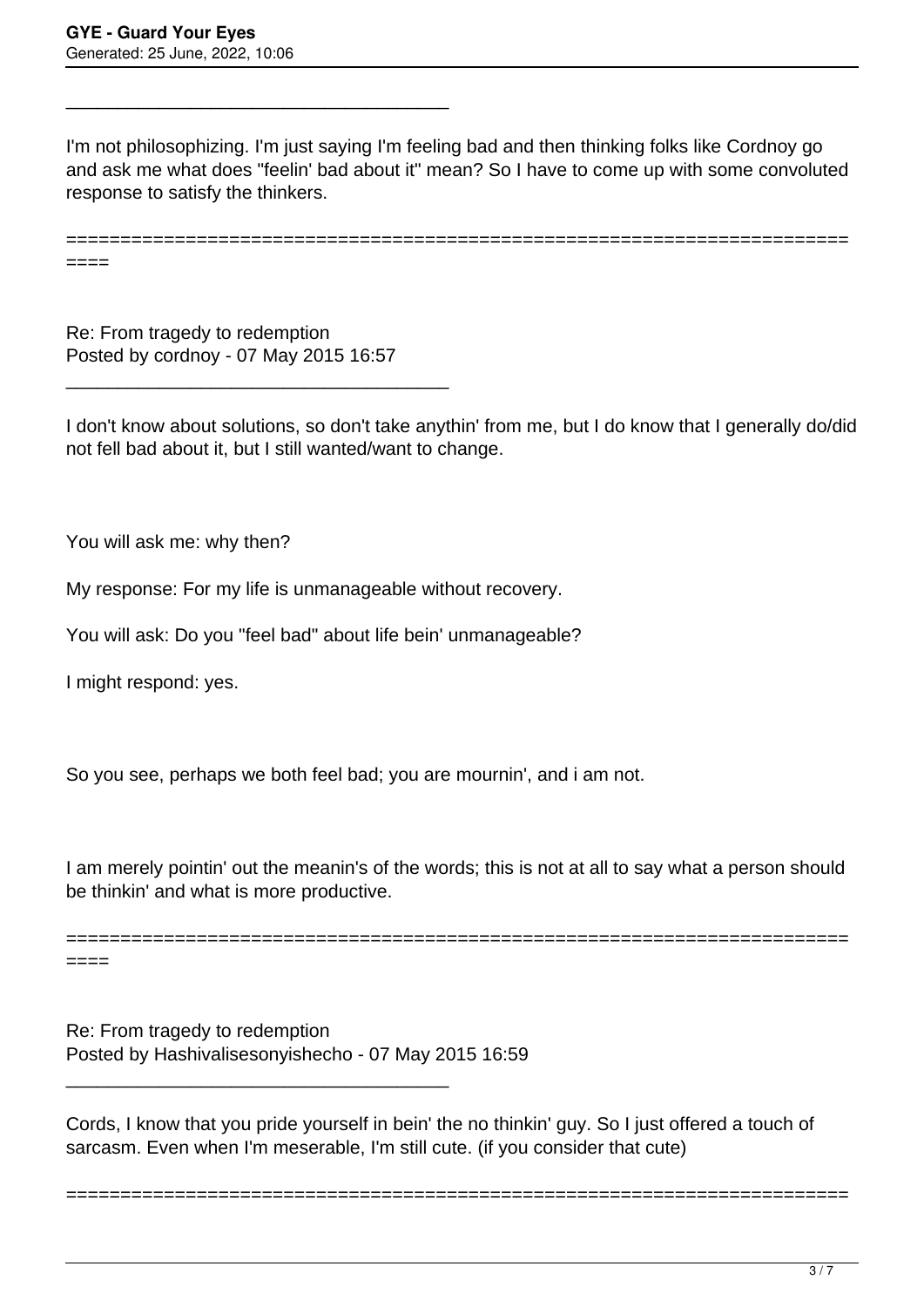====

Re: From tragedy to redemption

Posted by cordnoy - 07 May 2015 17:04

\_\_\_\_\_\_\_\_\_\_\_\_\_\_\_\_\_\_\_\_\_\_\_\_\_\_\_\_\_\_\_\_\_\_\_\_\_

[Hashivalisesonyishecho wrote](/forum/id-254117)**:**

thinking folks like Cordnoy

Cordnoy used to be known as the "anti-thinker."

\_\_\_\_\_\_\_\_\_\_\_\_\_\_\_\_\_\_\_\_\_\_\_\_\_\_\_\_\_\_\_\_\_\_\_\_\_

======================================================================== ====

Re: From tragedy to redemption Posted by Hashivalisesonyishecho - 07 May 2015 20:10

[newaction wrote](/forum/id-254040)**:**

King David also """"fell"""" and what did he do , he wrote a mizmor tehilim after that.

Yes, but you know that he sinned lehoros teshuva leyachid, to show an individual who has fallen that he can repent. So he showed the way by his display of real teshuva with tremendous martyrdom with extensive prishus, taaneisim and tefillos and lo and behold, **he never fell again**.

But I have been kikelev sheshav al kayo ksil shoneh beivalto. I have not learned the above mentioned lesson that King David taught. So the mizmor that I would say after a fall would be a lie.

The motto here is 1 day at a time. That's a good **practice** but not a good **plan**. I have many times had a good day. For this I don't necessarily need GYE. I am looking for a plan. A plan of not being like the kelev I spoke about above. I'm told here that such a plan isn't available to be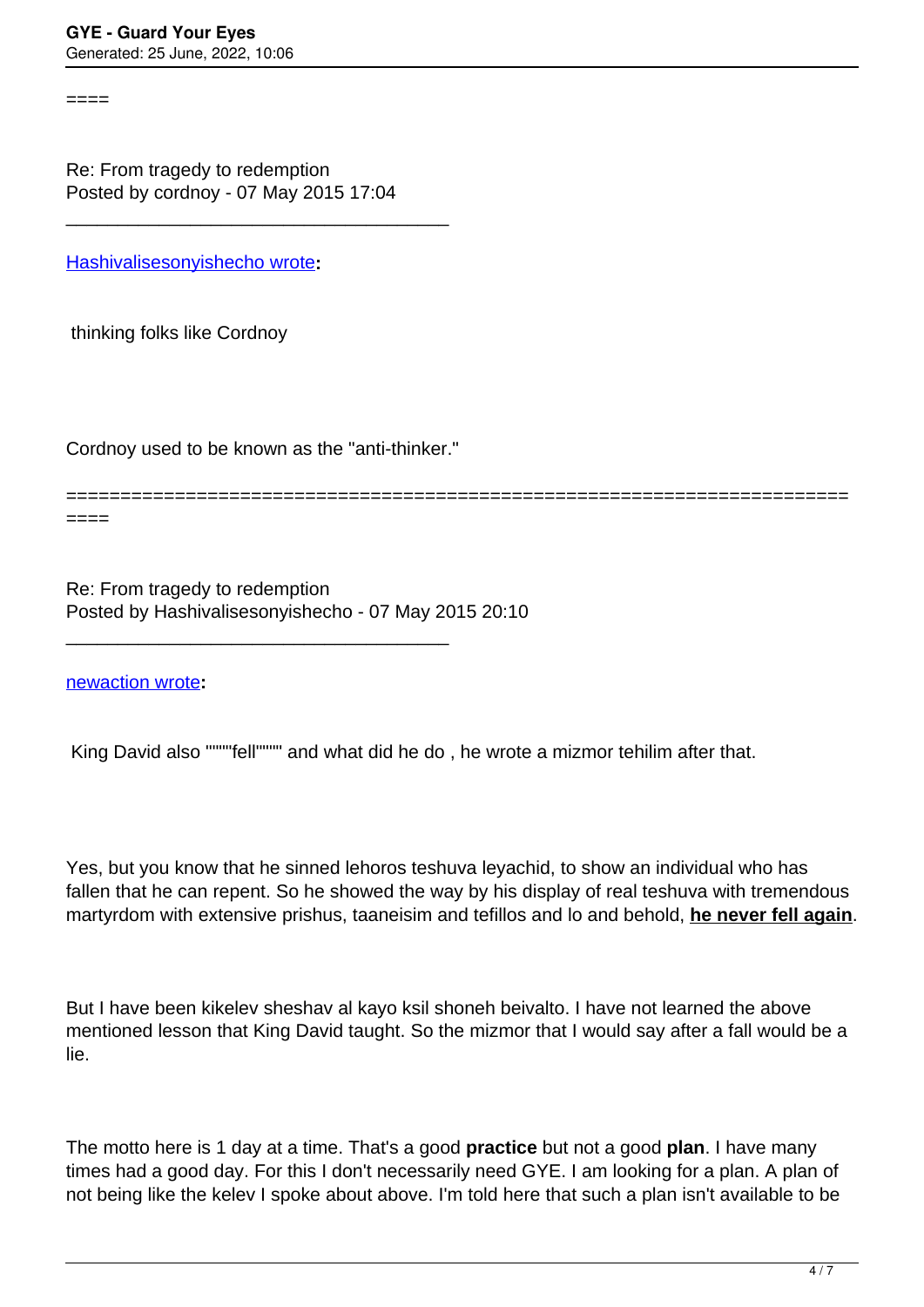had. I don't really believe this because King David taught something didn't he. So I'm up to 2 things. First to know the way of teshuva. Second, and here is the real point, **TO DO IT**! But we aren't really ready to give up all of our rotten sin provoking ways, so then I can't blame it on King David's lesson. It's me. So why don't I want to do what it takes? Maybe because I sinned so much that the light of the neshama isn't quite shining through. It's even been a long time since I've said to Hashem with any real degree of sincerity Hashivalisesonyishecho.

========================================================================

Hashivalisesonyishecho

====

Re: From tragedy to redemption Posted by pischoshelmachat - 07 May 2015 20:22

\_\_\_\_\_\_\_\_\_\_\_\_\_\_\_\_\_\_\_\_\_\_\_\_\_\_\_\_\_\_\_\_\_\_\_\_\_

Hi Hashiva,

I just want to say hello and let you know that I think about you and daven for your success.

======================================================================== ====

Re: From tragedy to redemption Posted by Hashivalisesonyishecho - 07 May 2015 20:24

\_\_\_\_\_\_\_\_\_\_\_\_\_\_\_\_\_\_\_\_\_\_\_\_\_\_\_\_\_\_\_\_\_\_\_\_\_

[pischoshelmachat wrote](/forum/id-254132)**:**

Hi Hashiva,

I just want to say hello and let you know that I think about you and daven for your success.

========================================================================

Wow, that's beautiful. Hashem should bentch you with Kol Tuv.

====

Re: From tragedy to redemption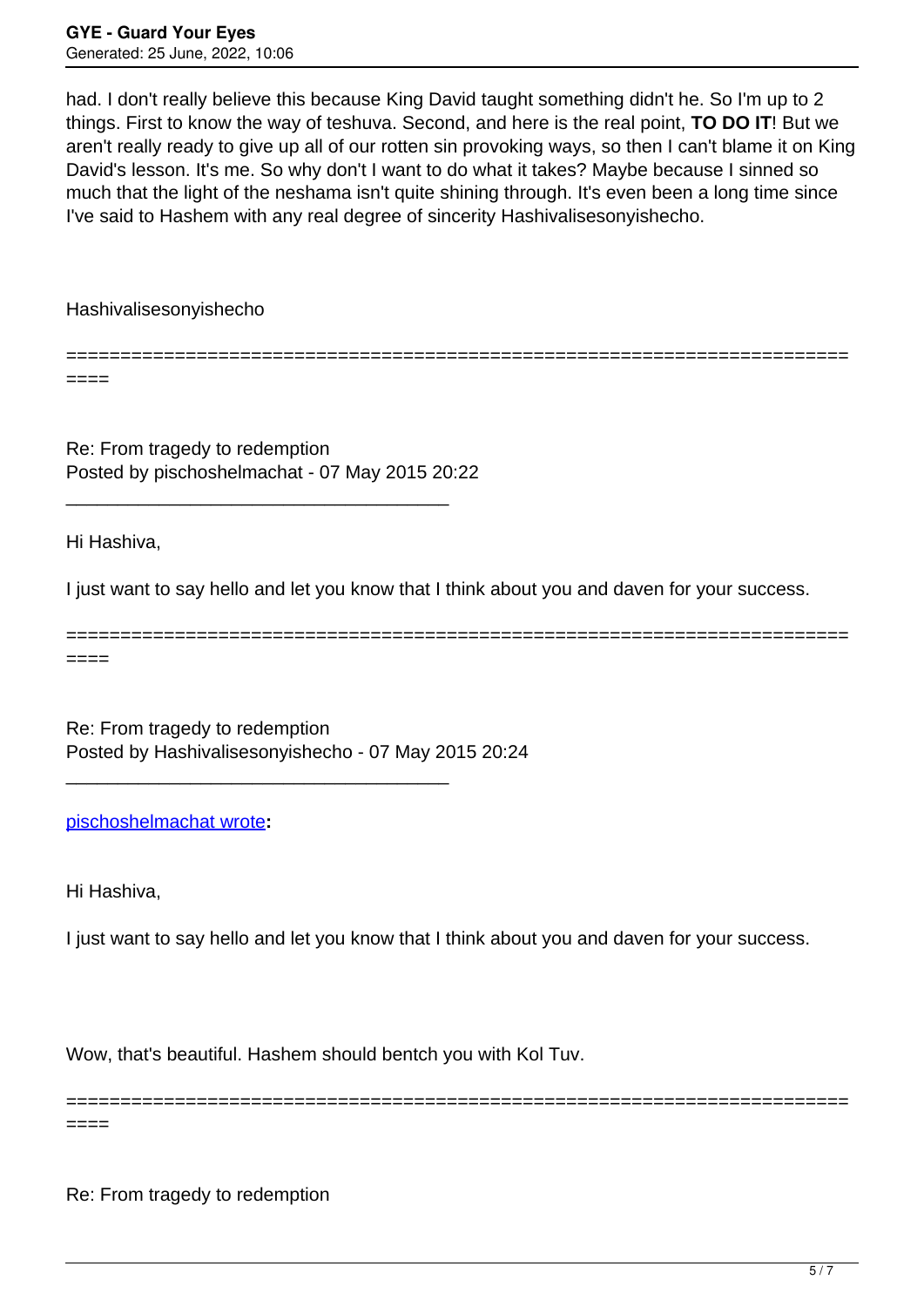Posted by Hashivalisesonyishecho - 14 May 2015 02:59

\_\_\_\_\_\_\_\_\_\_\_\_\_\_\_\_\_\_\_\_\_\_\_\_\_\_\_\_\_\_\_\_\_\_\_\_\_

[Hashivalisesonyishecho wrote](/forum/id-251741)**:**

If one is really(but really really) sure that he won't fall, then he wont. And if his friends make him feel that way then they have a zchus in his success, so that's the case here for sure.

That brings me to the next discussion on an upcoming post when I will have the time to post it iy'h.

This is the second time I am quoting myself with this statement. There has been much discussion about it which I don't want to rehash, and there has been a lot of water under the bridge since then. But now I actually want to get to my next discussion which follows this first idea.

What we do in raising our children, our every interaction with them, adds to the formation of their self esteems and their personalities. If we give them the feeling that they can be strong and that they are in fact strong, by the true meaning of strength (Kovesh es yitzro), and that they can be disciplined and successful in following through with what they strive to do, then we have given them the best possible thing that a parent can give a child and a rebbee can give a student.

I have a tendency to be hard and strict with my children, as I am with myself, in a way which doesn't follow the idea I am discussing. I am that way with my wife too. It's very subtle, meaning I don't speak sharply or clearly say hurtful things, but in a subtle way I am mevatel them and not mechazek them.

## **I want to change that.**

I would therefore like to post things that I am doing to change this and also when I feel I did the wrong thing in this area. I would also ask if anyone can give suggestions and opinions in this area.

========================================================================